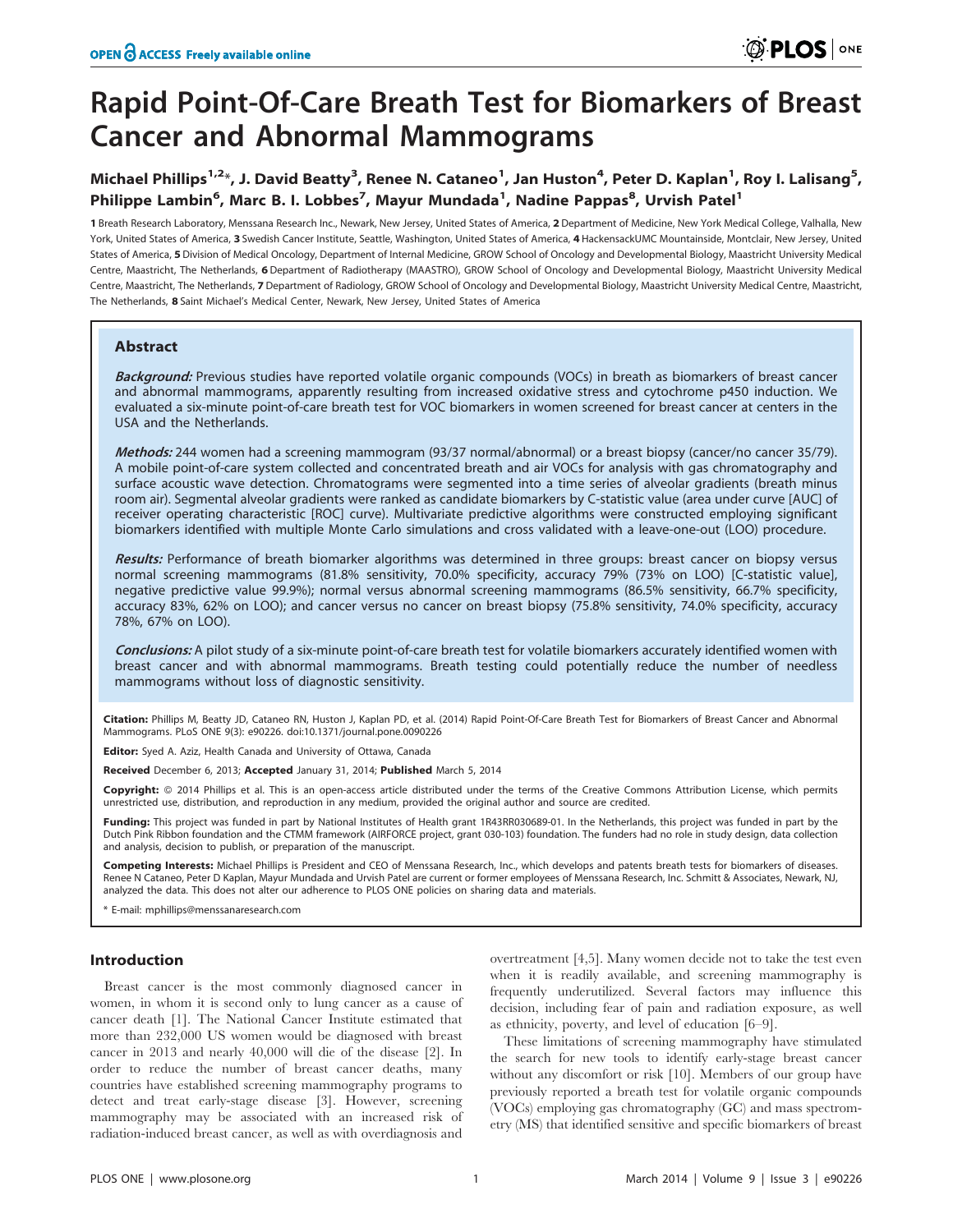cancer. Multivariate models containing as few as five breath VOCs accurately predicted the presence or absence of breast cancer [11–13]. Other researchers have also reported evidence of breath VOC biomarkers of breast cancer employing a variety of different approaches including GC MS [14–16], exhaled breath condensate [17], electronic noses [18–21], and sniffing dogs [22,23].

In recent years, the clinical value of breath testing has been increasingly recognized in other applications such as urea breath tests for detection of Helicobacter pylori infection and nitric oxide breath concentrations for monitoring the severity of bronchial asthma [24]. Clinical studies have also demonstrated breath VOC biomarkers in other diseases, including lung cancer [25,26], pulmonary tuberculosis [27,28], radiation exposure [29], and heart transplant rejection [30].

The objective of this study was to test the hypothesis that a rapid point-of-care breath test could detect breath biomarkers of breast cancer. We tested this hypothesis in a multicenter clinical study with the BreathLink system that collects, concentrates, and assays breath VOCs in approximately six minutes. The BreathLink system was previously reported to identify breath biomarkers of active pulmonary tuberculosis [31].

# Materials and Methods

#### Clinical sites

Three breast cancer treatment centers participated in the study: Saint Michael's Medical Center, Newark, NJ, Swedish Medical Center, Seattle, WA, and Maastricht University Medical Center, Maastricht, the Netherlands.

#### IRB approval and informed consent

The Institutional Review Board (IRB) at all collaborating sites approved the research. All subjects gave their signed informed consent to participate.

#### Human subjects

Two groups of subjects were studied.

a. Normal healthy women attending for a screening mammogram. Subjects were included if they were female, aged  $\ge$  = 18 years, understood the study, were willing and able to give signed informed consent to participate, and could donate a breath sample during 7-day period prior to screening mammography. Subjects were excluded if they had a previous history of breast cancer, cancer at any other site, breast biopsy, abnormal mammogram or palpable breast mass. The screening population at Maastricht University with a negative mammogram including a subset of women with increased risk for developing breast cancer because of BRCA 1 or 2 positivity, or high incidence of breast cancer in the family without known mutation.

b. Women with an abnormal screening mammogram referred for breast biopsy. Subjects were included if they were female, aged  $\geq$  = 18 years, understood the study, were willing and able to give signed informed consent to participate, and had been referred for breast biopsy because of an abnormal screening mammogram (BIRADS 3–5) or a palpable breast mass.

#### Point-of-care breath test

The BreathLink system been described previously [31]. In summary, subjects wore a nose-clip and respired normally for 2.0 min, inspiring room air from a valved mouthpiece, and expiring into a breath reservoir. A microbial filter prevented contamination of the reservoir (efficiency  $>99.9\%$  for bacteria and .99.8% for viruses) (Vital Signs, Totowa, NJ). The mouthpiece and filter were discarded after a single use; they presented low resistance to expiration, so that subjects could donate breath samples without effort or discomfort. Alveolar breath VOCs were pumped from the breath reservoir through a sorbent trap where they were captured and concentrated. VOCs in a similar volume of room air were separately collected and concentrated in the same fashion. Breath VOCs were analyzed with a portable gas chromatograph (GC) coupled to a surface acoustic wave (SAW) detector. The analyzer was calibrated daily with an external standard, a mixture of C6 to C22 n-alkanes (Restek Corporation, Bellefonte, PA 16823, USA). Each breath test comprised collection and analysis of separate samples of breath and room air. The time from commencement of breath collection to completion of GC analysis was six minutes. Files containing anonymized chromatographic data and electronic case report forms were stored locally on the BreathLink, then encrypted and transmitted via internet to a server at the Menssana Research Breath Research laboratory in Newark, NJ, USA, where they were decrypted and stored for analysis.

## Analysis of data

Chromatograms and results of mammograms and biopsies were transmitted to Schmitt & Associates, Newark, NJ, who analyzed all data independently without any participation by the study sponsors. The principles of the method have been described in reference [32]. In summary, each chromatogram was converted into a series of data points derived from the SAW detector signal (3013 scans/min) The alveolar gradient (i.e. abundance in alveolar breath minus abundance in ambient room air) was then determined [31].

# Identification of biomarkers and construction of predictive algorithm

Biomarkers were identified and algorithms were developed independently in three groups: women with breast cancer on biopsy compared to women with normal screening mammograms, normal versus abnormal screening mammograms (BIRADS 1–2 versus BIRADS 3–6), and cancer versus no cancer on breast biopsy. The methods have been described previously [32]. In summary, chromatograms were permuted using multiple Monte Carlo simulations to identify the chromatographic peak segments that identified disease with greater than random accuracy. The alveolar gradients of all chromatographic peak segments were compared in disease and control groups and ranked as candidate biomarkers according to their C-statistic values i.e. the AUC of the

# Table 1. Patient characteristics.

| Screening mammography group (n = 130) |    |  |  |  |
|---------------------------------------|----|--|--|--|
| Normal (BIRADS 1-2)                   | 93 |  |  |  |
| Abnormal (BIRADS 3-6)                 | 37 |  |  |  |
| Breast biopsy group $(n = 114)$       |    |  |  |  |
| <b>Cancer negative</b>                | 79 |  |  |  |
| Cancer positive                       | 35 |  |  |  |
| Invasive ductal carcinoma             | 20 |  |  |  |
| Ductal carcinoma in situ              | 8  |  |  |  |
| Invasive lobular carcinoma            | 5  |  |  |  |
| Sarcomatoid carcinoma                 | 1  |  |  |  |
| Atypical papillary lesion             |    |  |  |  |

doi:10.1371/journal.pone.0090226.t001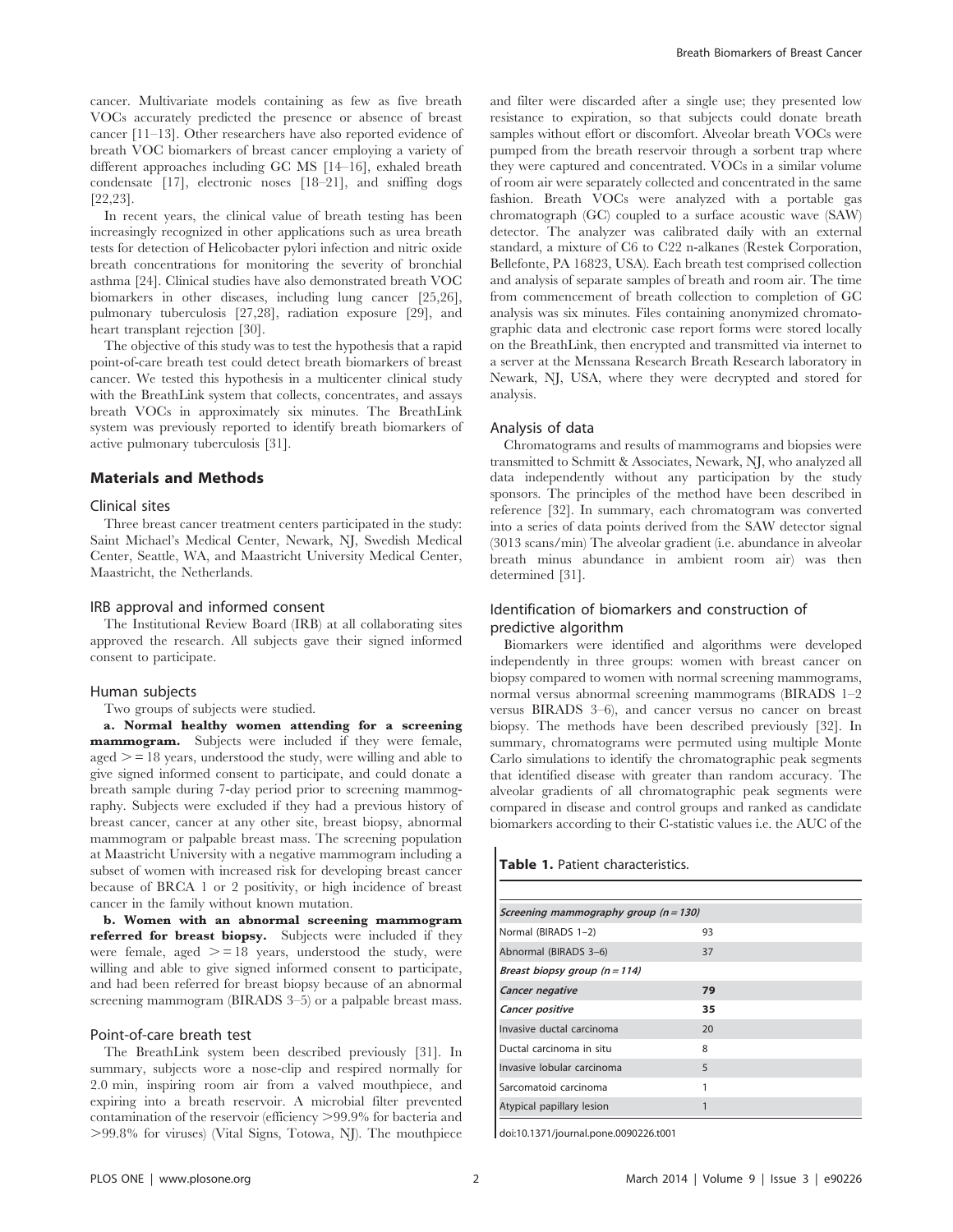

Figure 1. Breath test outcome in healthy women (normal screening mammogram) versus women with breast biopsy positive for cancer. Identification of breath biomarkers (upper panel): A list of candidate breath biomarkers of disease was obtained by segmenting chromatograms into a time series of alveolar gradients, where the alveolar gradient comprised detector response in breath minus corresponding detector response in room air. The diagnostic accuracy of each candidate biomarker was quantified as the area under curve (AUC) of its associated receiver operating characteristic (ROC) curve. This figure displays the number of candidate biomarkers (y-axis) as a function of their diagnostic accuracy (x-axis). The ''correct'' curve employed the correct assignment of diagnosis (normal mammogram or cancer on biopsy). The ''random'' curve employed multiple Monte Carlo simulations comprising 40 random assignments of diagnosis in order to determine the random behavior of each candidate biomarker. The horizontal separation between the ''correct'' and ''random'' curves varies with the amount of diagnostic information in the breath signal. Where the number in the "random" curve declines to  $\leq$ 1, its vertical distance from the ''correct'' curve identifies the excess number of candidate biomarkers that identified the disease group with greater than random accuracy. The number of apparent biomarkers with greater than random accuracy exceeded 30, but several segments were closely adjacent in the time series, consistent with approximately 10 biomarker peaks in the chromatogram. Similar analyses were also performed in normal versus abnormal screening mammograms and cancer versus no cancer on breast biopsy in order to develop separate algorithms. Diagnostic accuracy of the breath test (lower panel): The ROC curve displays the breath test's accuracy in distinguishing healthy women with a normal screening mammogram from women whose breast biopsy was positive for cancer. The breath test employed a multivariate predictive algorithm derived from the biomarkers with

greater than random accuracy that were identified with the Monte Carlo simulations in the left panel. Sensitivity and specificity values were determined from the point on the ROC curve where their sum was maximal. Cross-validation of predicted outcomes is shown in red ROC curve. A repeated leave-one-out bootstrap method was employed to estimate the prediction error (method described in text). doi:10.1371/journal.pone.0090226.g001

receiver operating characteristic (ROC) curve [33]. The underlying statistical distribution of each chromatographic peak segment was determined with multiple Monte Carlo simulations by randomly permuting subjects between disease and control groups, and performing 40 estimates of the C-statistic value. Differences between the C-statistic values obtained with correct diagnosis and statistic obtained with random permutations of diagnosis identified the chromatographic peak segments that were apparent biomarkers, because they identified the disease group with better than random accuracy [34,35]. The chromatographic peak segments identified as biomarkers of disease were employed to construct a multivariate predictive algorithm with weighted digital analysis (WDA) [36].

#### Cross-validation of predicted outcomes

A repeated leave-one-out (LOO) bootstrap method was employed in order to provide a robust and conservative estimate of prediction error [37]. One subject at a time was removed from the total data set, and the remaining data set was used to derive an algorithm employing multiple Monte Carlo simulations and WDA as described above. The left-out subject was used to calculate the discriminant value based on the algorithm, and results from all subjects were combined in a ROC curve

## Results

#### Human subjects

244 subjects fulfilled recruitment criteria and provided technically usable breath chromatograms. Their characteristics are shown in Table 1. No adverse effects of the breath test were reported.

Identification of biomarkers and construction of predictive algorithms. Following correction for multiple signals from a single biomarker generated by adjacent SAW detector scans, fewer than ten significant biomarkers were detected in each comparison group.

Women with breast cancer on biopsy versus women with normal screening mammograms (BIRADS 1–2 versus BIRADS 3–6). Figure 1 displays outcomes of Monte Carlo simulations in upper panel, and the performance of breath biomarker algorithms in the middle panel: 81.8% sensitivity, 70.0% specificity, 79% accuracy (C-statistic value. Cross-validation of predicted outcomes in the lower panel displays LOO ROC curve with  $AUC = 0.73$ .

Women with normal versus abnormal screening mammograms. Figure 2 (left panel) displays ROC curve with sensitivity =  $86.5\%$ , specificity =  $66.7\%$ , and  $AUC = 0.83$ ; LOO ROC curve AUC was 0.62.

Women with cancer versus no cancer on breast biopsy. Figure 2 (right panel) displays ROC curve with sensitivity =  $75.8\%$ , specificity =  $59.8\%$  and AUC = 0.78; LOO ROC curve AUC was 0. 0.67.

Expected outcome of screening. Table 2 shows the expected outcome of screening one US million women for breast cancer with the breath test. These predictions employ the following assumptions: test sensitivity = 81.8%, specificity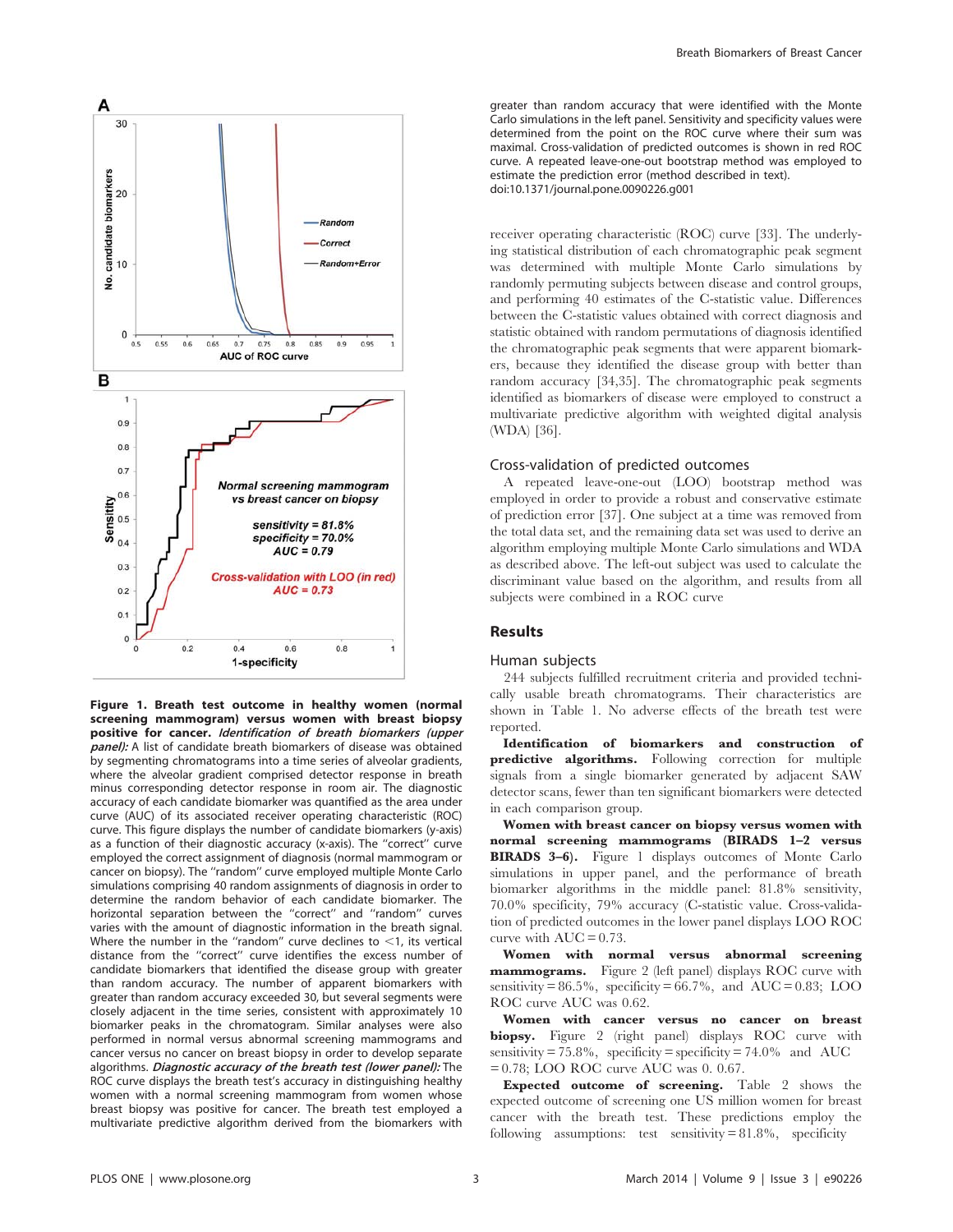$= 70.0\%$  (Figure 1) and prevalence of 3.95 breast cancers per 1000 screening mammograms [38].

## Discussion

This study tested the hypothesis that a rapid point-of-care breath test could detect breath biomarkers of breast cancer. The main finding in the study group was that the test identified women with breast cancer with 79% accuracy. The breath test also distinguished between normal and abnormal mammograms with 83% accuracy and between breast biopsies read as positive or negative for cancer with 78% accuracy.

The hypothesis was supported by the consistency of these findings with previous reports that laboratory-based breath tests employing GC MS identified breath biomarkers of breast cancer and abnormal mammograms [11–13]. The accuracy of rapid point-of-care breath testing was comparable to screening mammography with digital or film imaging (78% and 74% accuracy respectively) [39]. The fundamental point of difference between the tests is that mammography detects altered anatomy, while breath testing detects altered biochemistry.

The hypothesis was further supported by its rational basis in biology. Breath biomarkers of breast cancer have been linked to increased oxidative stress in breast cancer tissue, where an activated phenotype in stromal fibroblasts causes increased secretion of hydrogen peroxide, a powerful oxidant [40]. Oxidative stress is accompanied by increased production of reactive oxygen species that peroxidate polyunsaturated fatty acids in cell membranes, liberating alkanes such as pentane and alkane derivatives that are expired in the breath [15] [41,42]. In addition, the abundance of VOCs in breath may be modulated by induction of polymorphic cytochrome p450 mixed oxidase such as CYP2E1 enzymes [43]. Breast cancer is accompanied by upregulation of several cytochrome p450 enzymes including aromatase, which increases the tissue concentration of estradiol and activates a large number of carcinogenic genes via estrogen receptor-alpha in malignant epithelial cells [44]. These upregulated cytochrome p450 enzymes may also accelerate the degradation of circulating endogenous VOCs, causing detectable changes in the composition of breath. The effect of the size or

the stage of the tumor was not analyzed in this report because the total number of cancers was too small to permit statistically meaningful stratification of the data.

Our previous reports of breath biomarkers of breast cancer identified candidate VOCs with GC MS. The main VOC biomarkers included alkanes and alkane derivatives e.g. tridecane, tetradecane, and dodecane, 2,7,10-trimethyl, all of which were consistent with downstream products of lipid peroxidation induced by oxidative stress [13]. The candidate biomarkers also included a number of benzene derivatives whose origin is not known. This study employed a rapid point-of-care breath test employing gas chromatography with a surface acoustic wave detector (GC SAW) that was previously reported to identify breath biomarkers of active pulmonary tuberculosis [31]. The main advantage of GC SAW over GC MS is its suitability for point-of-care breath testing because of its rapidity, robustness, ease of use, and lower cost. However, the SAW detector responds only to the mass of VOCs in breath and unlike MS, does not provide information about their chemical structure. Future studies will focus on determination of the Kovats Indices (i.e. relative chromatographic retention times) of the breath VOC biomarkers observed with GC SAW, in order to correlate biomarkers with those observed using GC MS.

As Table 3 illustrates, other researchers have also reported breath VOC biomarkers of breast cancer consistent with products of oxidative stress e.g. pentane. Where other breath VOC biomarkers of breast cancer have been reported, these differences may have arisen in part from an artifact of analysis with1D GC MS. Breath VOC separation with a newer technique, 2 dimensional GC, resolves ten times as many peaks as 1D GC i.e. 2,000 VOCs in a sample versus 200 [45]. It is likely that many apparently ''pure'' breath VOC biomarkers that were previously observed with 1D GC MS in breath were actually co-eluting mixtures of several different VOCs e.g. breath hexane observed with 1D GC MS was resolved by 2-dimensional GC into a mixture of seven different VOCs that included hexane and six other VOCs. As a consequence, previous studies employing 1D GC MS may have erroneously reported the chemical structure of apparent biomarkers of breast cancer.

Modern breath assays with highly selective technologies can detect more than 2,000 different VOCs in a single sample of



Figure 2. Breath test outcomes in screening mammography and in breast biopsy. Identification of breath biomarkers, determination of diagnostic accuracy of the breath test, and LOO cross-validation of predicted outcomes were performed in the same fashion as described in Figure 1. Sensitivity and specificity values were determined from the point on the ROC curve where their sum was maximal. The left panel displays comparison of women with normal and abnormal screening mammograms, and the right panel displays comparison of women with cancer and no cancer on breast biopsy.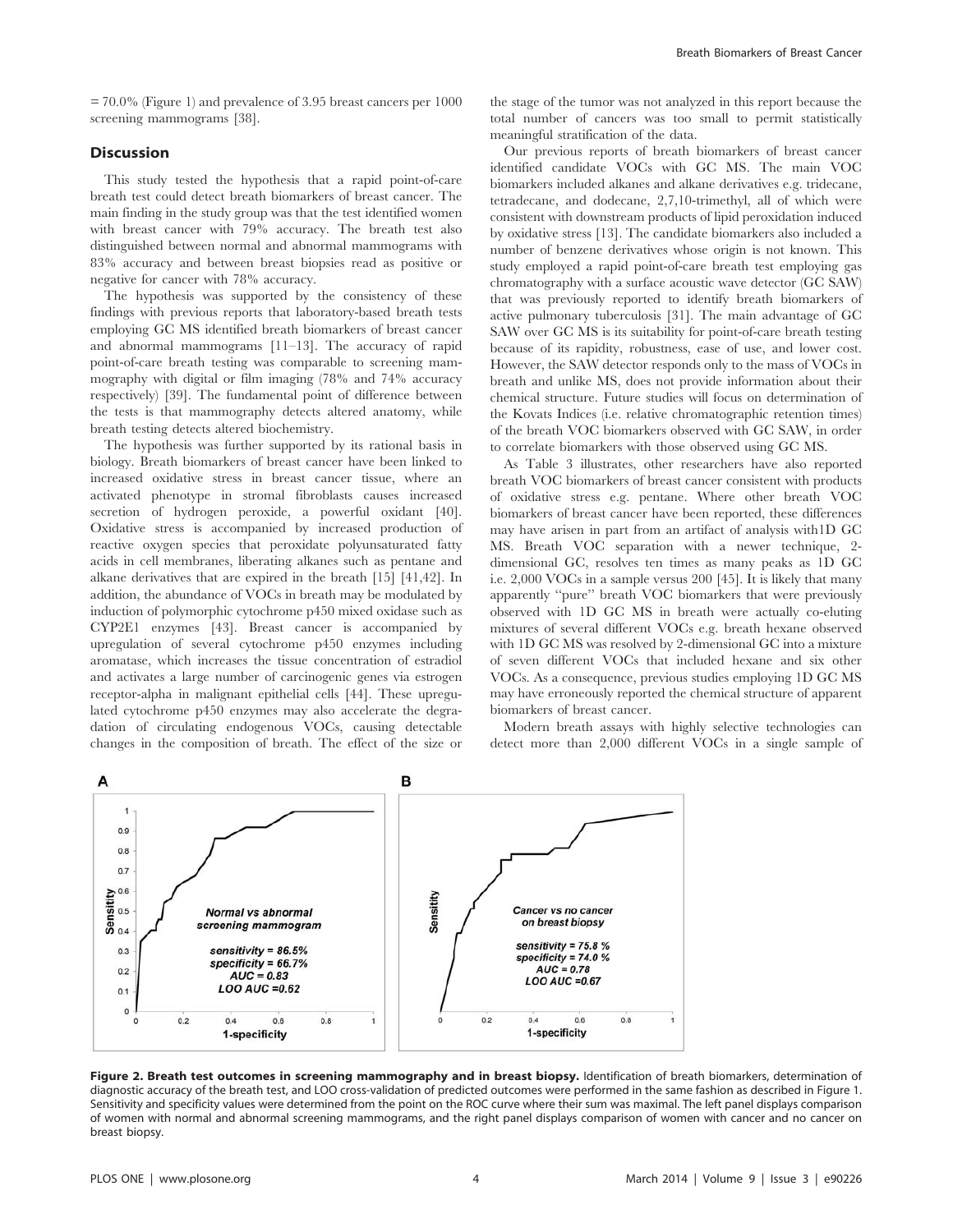Table 2. Expected outcome of screening for breast cancer with breath test.

|               |              | <b>CANCER STATUS</b> |                 |            |                                 |             |                          |
|---------------|--------------|----------------------|-----------------|------------|---------------------------------|-------------|--------------------------|
|               |              | <b>Positive</b>      | <b>Negative</b> |            | Pre-test value Post-test<br>(%) | value $(%)$ | <b>Enrichment factor</b> |
| <b>TEST</b>   | positive     | $TP = 3,231$         | $FP = 298.815$  | <b>PPV</b> | 0.395                           | 1.070       | 2.708                    |
| <b>RESULT</b> | negative     | $FN = 719$           | $TN = 697,235$  | <b>NPV</b> | 99.605                          | 99.897      | 1.003                    |
|               | <b>Total</b> | 3,950                | 996,050         |            |                                 |             |                          |

The table summarizes the expected outcome of screening one million women in the USA with a breath test, assuming test sensitivity = 81.8% and specificity = 70.0% (Figure 1, middle panel), and prevalence of breast cancer is 3.95 cancers per 1000 (based on mean cancer detection rate of screening mammography) [44]. TP = true positives, FP = false positives, FN = false negatives, and TN = true negatives. PPV and NPV are positive and negative predictive value respectively, where PPV = TP/ (TP+FP), NPV = TN/(TN+FN), and enrichment factor = post-test value/pre-test value. doi:10.1371/journal.pone.0090226.t002

breath, providing a powerful new tool for biomarker discovery [29,45]. However, this benefit has been accompanied by an increased statistical risk of mistakenly identifying spurious biomarkers amongst a large number of candidates. This problem has generated some picturesque metaphors in the breath research community: ''Finding the needles in a haystack'' can yield ''voodoo biomarkers'' by ''seeing faces in the clouds''. In order to minimize this problem, a predictive multivariate algorithm should first, be derived in a training set employing only those biomarkers identified with high statistical significance, and second, the algorithm should be validated in an independent predictive set. In this comparatively small pilot study, the multiple Monte Carlo simulations identified a statistically significant set of candidate biomarkers that were cross-validated with a repeated leave-oneout bootstrap method. However, these findings will require validation in larger future studies.

The major technical challenge to screening programs for breast cancer is the low prevalence of disease in populations at average risk, and the resulting low yield of true-positive findings. In a study of more than two million screening mammograms, the mean cancer detection rate for individual radiologists was 3.95 cancers per 1000 examinations [38] i.e. the pre-test a priori likelihood of finding cancer on a screening mammogram was only 1 in every 250 tests. The results of this study suggest that that a positive result on a breath test can enrich the screened population nearly threefold for risk of breast cancer, while a negative result could safely exclude 99.9% of all women with the disease. This could

dramatically reduce needless exposure to radiation, because the overwhelming majority of screened women are cancer-free (99.61%), but they are exposed to the risks and discomforts of mammography in order to learn that their test result was negative. A cancer-negative mammogram is a needless procedure, but this can only be known after the event.

Breath biomarkers in this study group identified abnormal screening mammograms with 100% sensitivity and 33% specificity (Figure 2). If this finding is confirmed in validation studies, a breath test could potentially identify all women who will have an abnormal screening mammogram while safely excluding a third of population who will have a normal result and do not require further testing. However, further studies will be required to confirm these findings in larger numbers of subjects.

In addition, the chromatographic peak segments that were identified as biomarkers of disease contained no information about the chemical structure of the VOCs detected, since the SAW detector responded only to mass of eluting compounds. Another goal of future studies will be to determined the Kovats Index values of these biomarkers by comparing their retention times to those of known n-alkane standards, and comparing them to the Kovats Index values of VOCs whose structures have been identified by mass spectrometry.

We conclude that a rapid point-of-care test for biomarkers in breath accurately identified women with breast cancer and with abnormal mammograms, and distinguished between breast biopsies read as positive or negative for cancer. These findings

Table 3. Summary of previous reports by other investigators of breath biomarkers of breast cancer.

| Author $\#1$   | Assay method               | <b>Outcome</b>                                                                                                            |
|----------------|----------------------------|---------------------------------------------------------------------------------------------------------------------------|
| Hietanen [15]  | GC                         | Increased pentane in breast cancer                                                                                        |
| Mangler [14]   | GC MS                      | Specific pattern of 5 VOCs in breast cancer: 3-methylhexane, decene, caryophyllene, naphthalene,<br>and trichloroethylene |
| Patterson [16] | GC MS                      | Clustering patterns in 383 VOCs classified breast cancer with 77% accuracy; 72% sensitivity, 64%<br>specificity           |
| Peng [20]      | Nanosensor array And GC MS | Differentiated between 'healthy' and 'cancerous' breath and different cancer types                                        |
| Stolarek [17]  | Fluorimetry                | Increased H2O2 level in exhaled breath condensate in breast cancer                                                        |
| McCulloch [22] | Sniffing dogs              | Detected breast cancer with sensitivity 88% and specificity 98%                                                           |
| Shuster [18]   | Nanosensor array           | Statistically significant differences between benign and malignant breast conditions                                      |
| Xu [21]        | Nanosensor array           | Detected breast cancer with four VOCs: heptanal, acetophenone, isopropyl myristate and 2-<br>propanol.                    |

Where assay techniques were employed that separated VOCs with gas chromatography (GC) and identified them with mass spectrometry (MS), a number of breath VOC biomarkers were consistent with products of oxidative stress e.g. pentane, hydrogen peroxide, and alkane derivatives including heptanal and propanol. doi:10.1371/journal.pone.0090226.t003